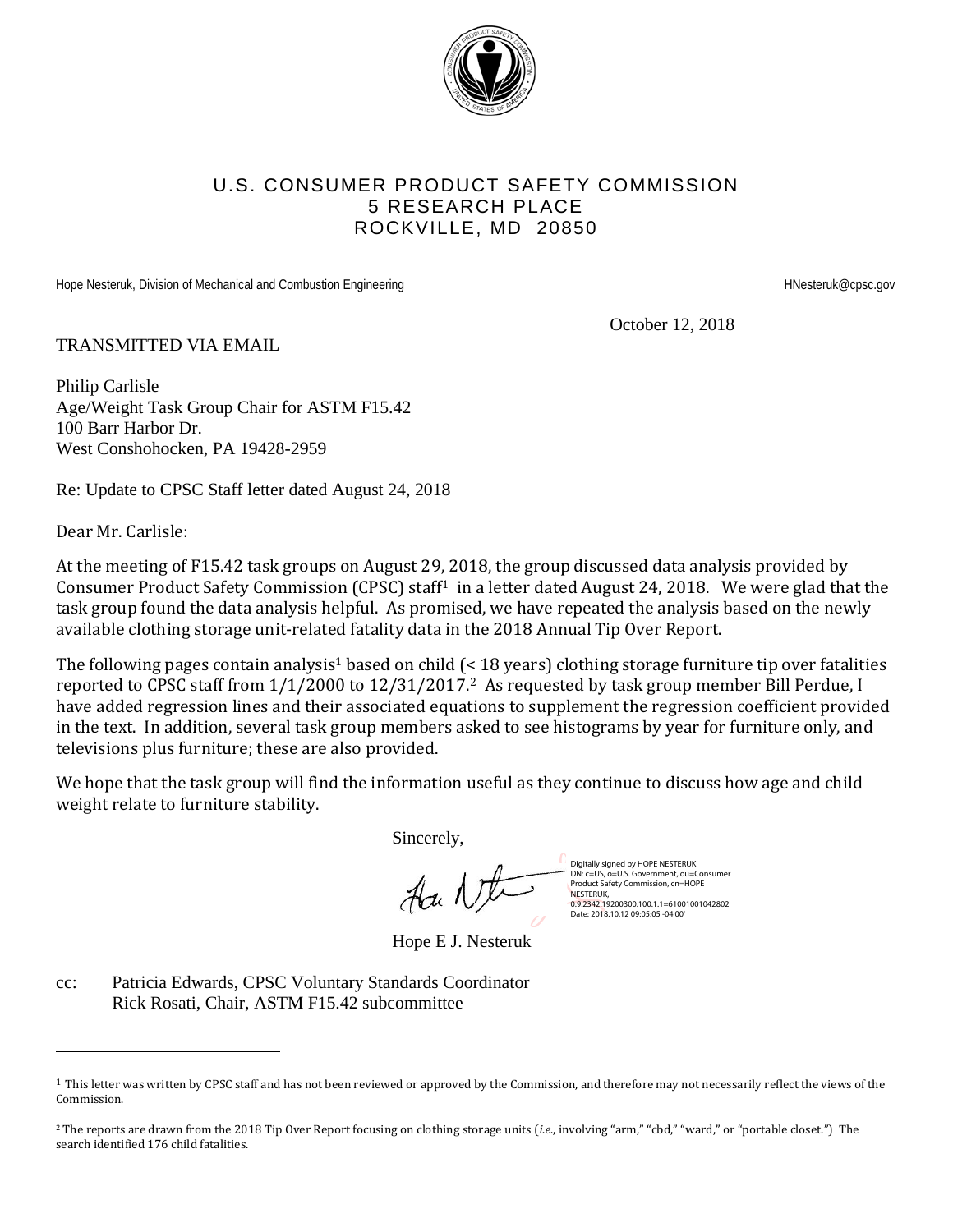# **Child (< 18 years) Clothing Storage Furniture Tip Over Fatalities Reported to CPSC Staff: 1/1/2000 - 12/31/2017[3](#page-1-0)**

# **Data Summary**

i<br>I

Of the 176 fatality reports:

- **98** (56%) reports included a **height for the CSU;**
- **98** (56%) reports included a **height for the victim;**
- **97** (55%) reports included a **weight for the victim;**
- Only **66** (38%) cases reported all three; and
- Weight of the CSU was unknown for almost all IDIs; therefore, no analysis is available.

# *Question raised: What are the weights of children interacting with CSUs that tipped over, resulting in injuries or fatalities?*

Answer: For injuries, the weight of the child is not readily ascertainable. NEISS cases typically do not include the height or weight of the victim. Nonfatal incident reports rarely contain a child's weight, and those that do, often do not report a weight with an accuracy level sufficient for analysis (*e.g.,* the report states "about 40 pounds"). Fatality IDIs often contain autopsy reports, which report an exact height and weight. The two histograms below show a count of reports where the victim weight could be obtained. In 79 (44.8%) of the 176 cases, the report did not contain the weight of the child who had interacted with the CSU. In 10 of the 79 cases, the victim was not the one who had interacted with the CSU. The histograms represent what is known for the 97 incidents where the victim interacted with the CSU. Not shown are the 79 cases where the weight of the child associated with the tip over is unknown.



<span id="page-1-0"></span><sup>3</sup> The reports are drawn from the 2018 Tip Over Report focusing on clothing storage units (*i.e.*, involving "arm," "cbd," "ward," or "portable closet.") The search identified 176 child fatalities. Note that in our analysis of 2016 Tip Over Report data, a "shelf" was included. This incident has been removed from the dataset.

Engineering Sciences staff analysis, which has not been reviewed or approved by, and may not necessarily reflect the views of, the Commission. Page 2 of 6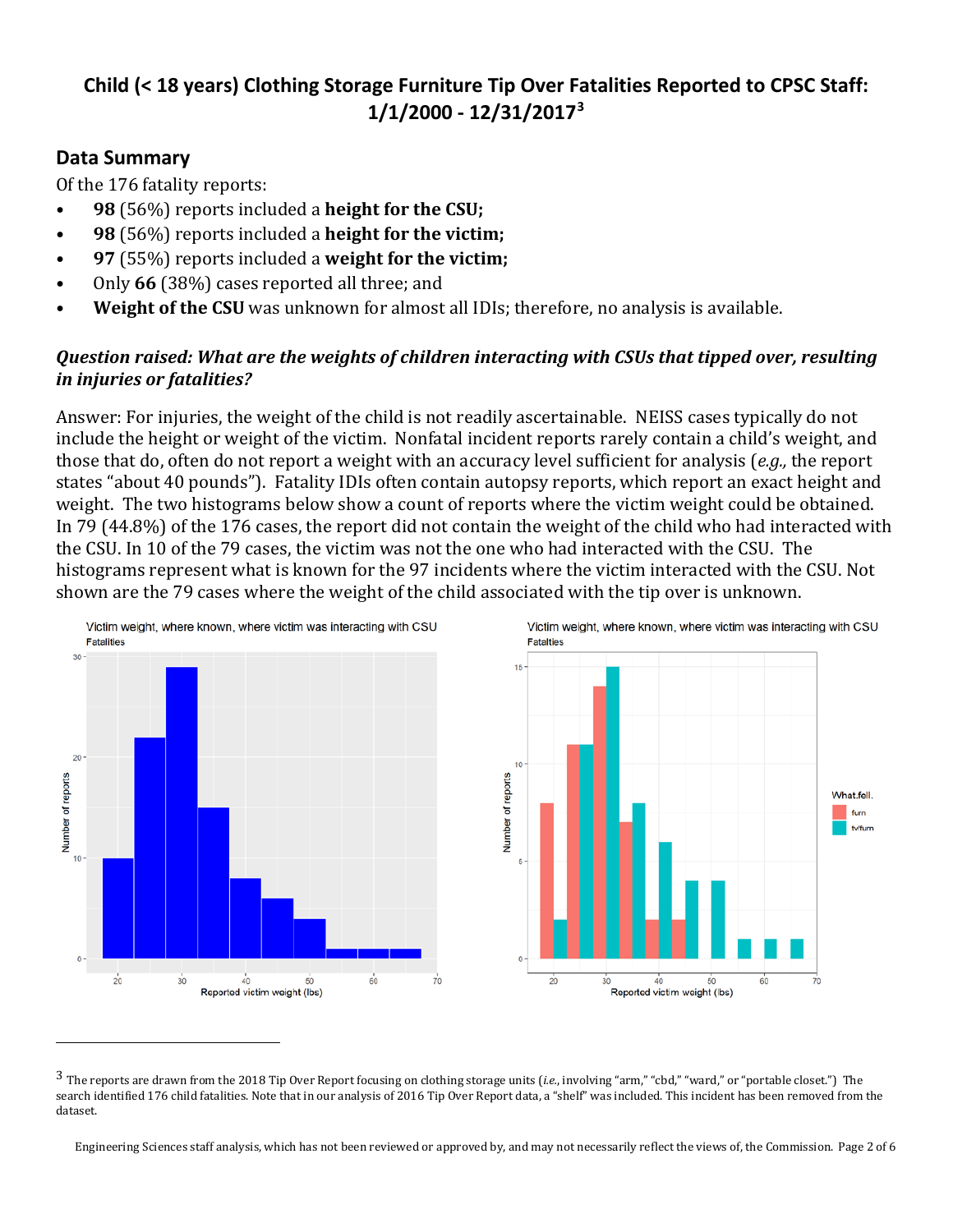#### *Question raised: Do the heavier victims tend to be taller and older?*

Answer:

- a) In the 97 cases where weight was known, victim weight was moderately correlated with age in years ( $R^2$  = 0.44,  $p$  < 0.01), meaning less than half the variance in weight is related to age.
- b) In the 95 cases where both height and weight were known, there was a moderate correlation between victim weight and victim height ( $R^2 = 0.51$ ,  $p < 0.01$ ), with half of variance in victim weight related to victim height.
- c) Taken together, about half (adjusted  $R^2 = 0.52$ , p < 0.01) of the variance in weight is related to the combination of height and age.

The charts below show several ways to look at the age and weight of fatal victims.



Engineering Sciences staff analysis, which has not been reviewed or approved by, and may not necessarily reflect the views of, the Commission. Page 3 of 6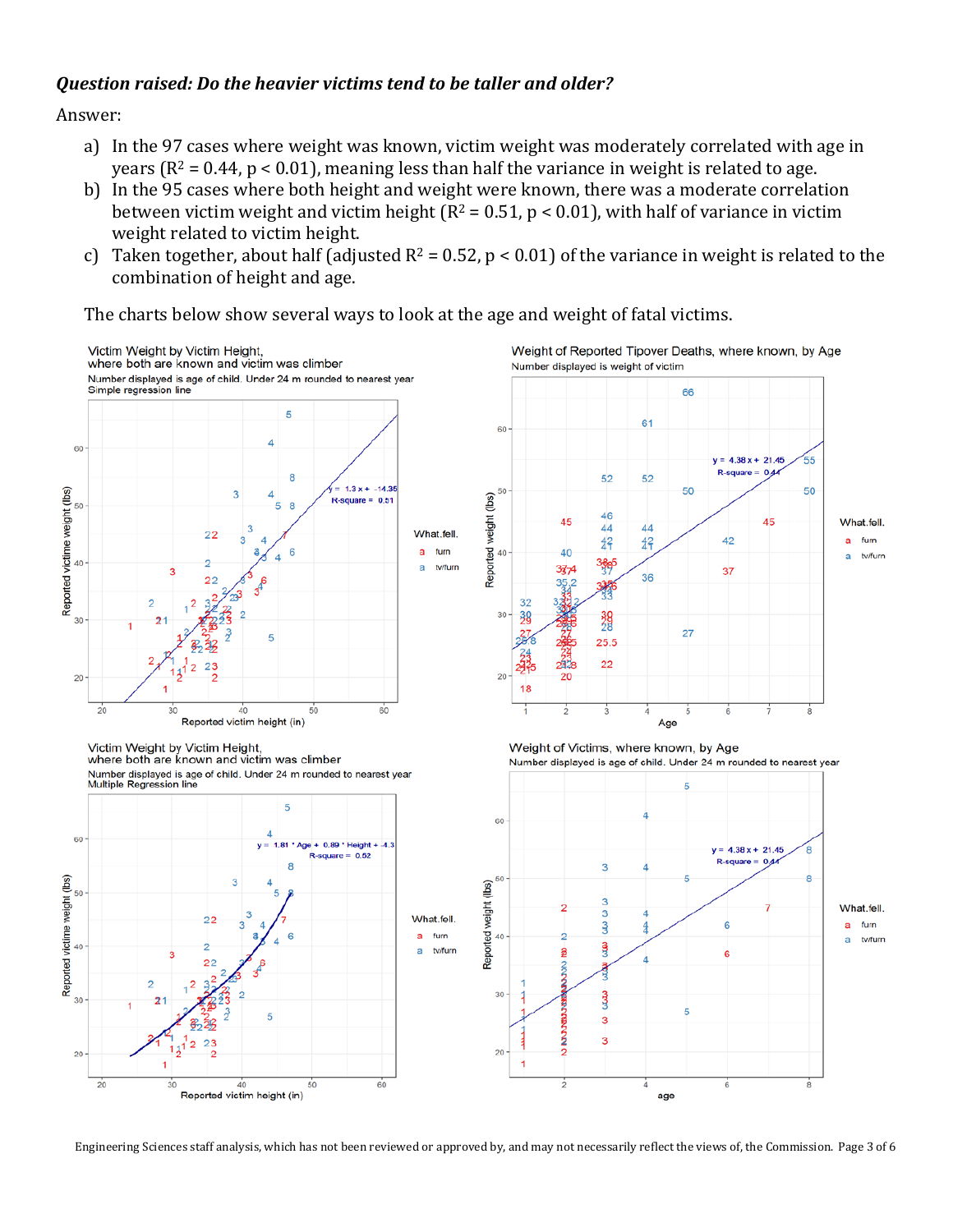### *Question raised: Does the height of the victim show any relationship to the CSU height in tip over fatalities?*

#### Answer:

i<br>I

There are some cases where the victim was taller than the CSU, as represented by the points above the x=y line in the victim height by unit height chart shown below. Overall, the correlation between victim [he](#page-3-0)ight and unit height is weak. ( $R^2 = 0.22$ ,  $p < 0.01$ ). Please see the Human Factors memo in the 2016 Briefing Package4 for further discussion.



<span id="page-3-0"></span><sup>4</sup> Tab D in[: https://www.cpsc.gov/s3fs-public/Staff%20Briefing%20Package%20on%20Furniture%20Tipover%20-](https://www.cpsc.gov/s3fs-public/Staff%20Briefing%20Package%20on%20Furniture%20Tipover%20-%20September%2030%202016_0.pdf) [%20September%2030%202016\\_0.pdf](https://www.cpsc.gov/s3fs-public/Staff%20Briefing%20Package%20on%20Furniture%20Tipover%20-%20September%2030%202016_0.pdf)

Engineering Sciences staff analysis, which has not been reviewed or approved by, and may not necessarily reflect the views of, the Commission. Page 4 of 6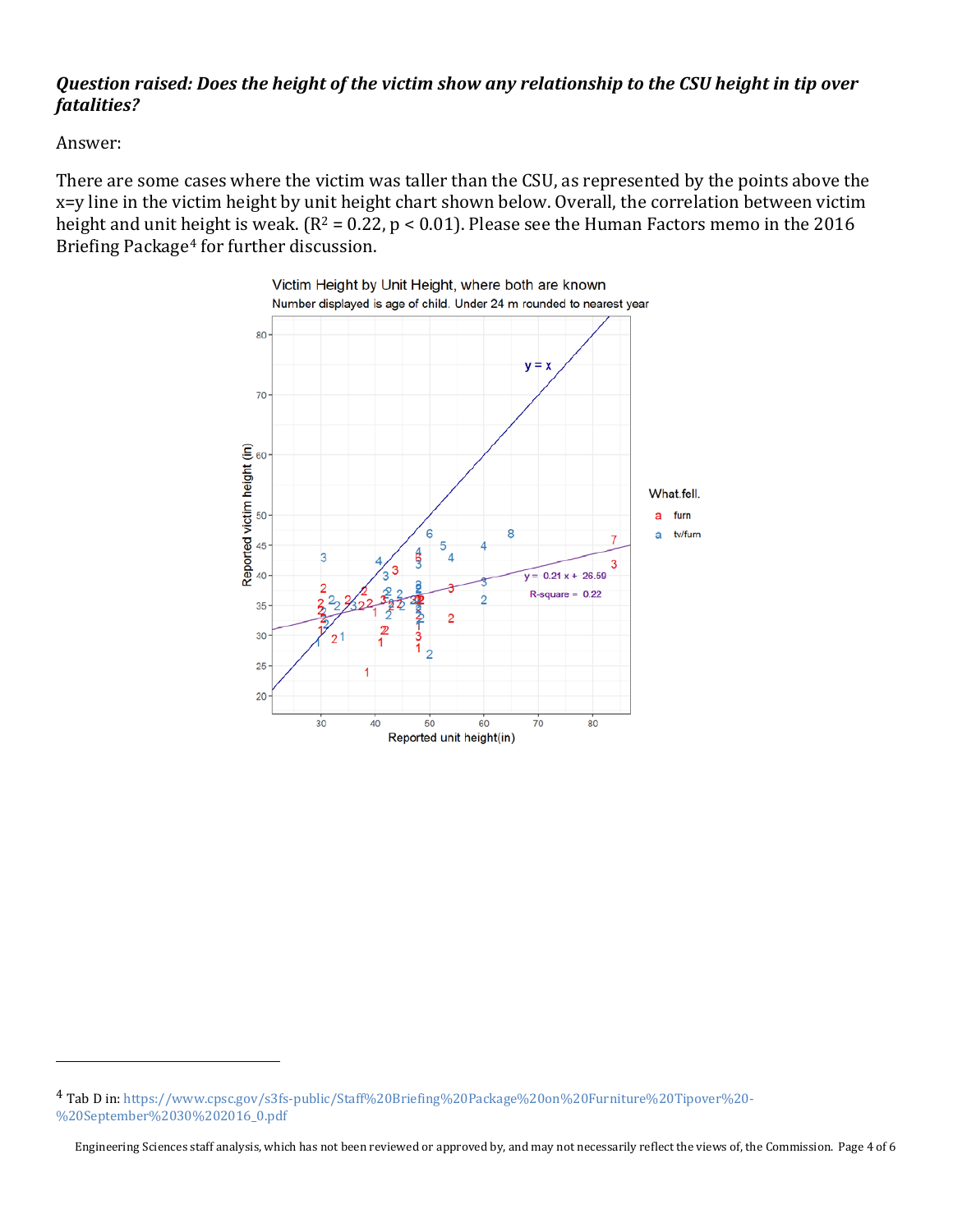# *Question raised: Does the weight of the victim show any relationship to the CSU height in tip over fatalities?*

Answer:

There were 61 cases where both a victim weight and a unit height were known. For those cases, victim weight is weakly correlated to unit height  $(R^2 = 0.13, p < 0.01)$